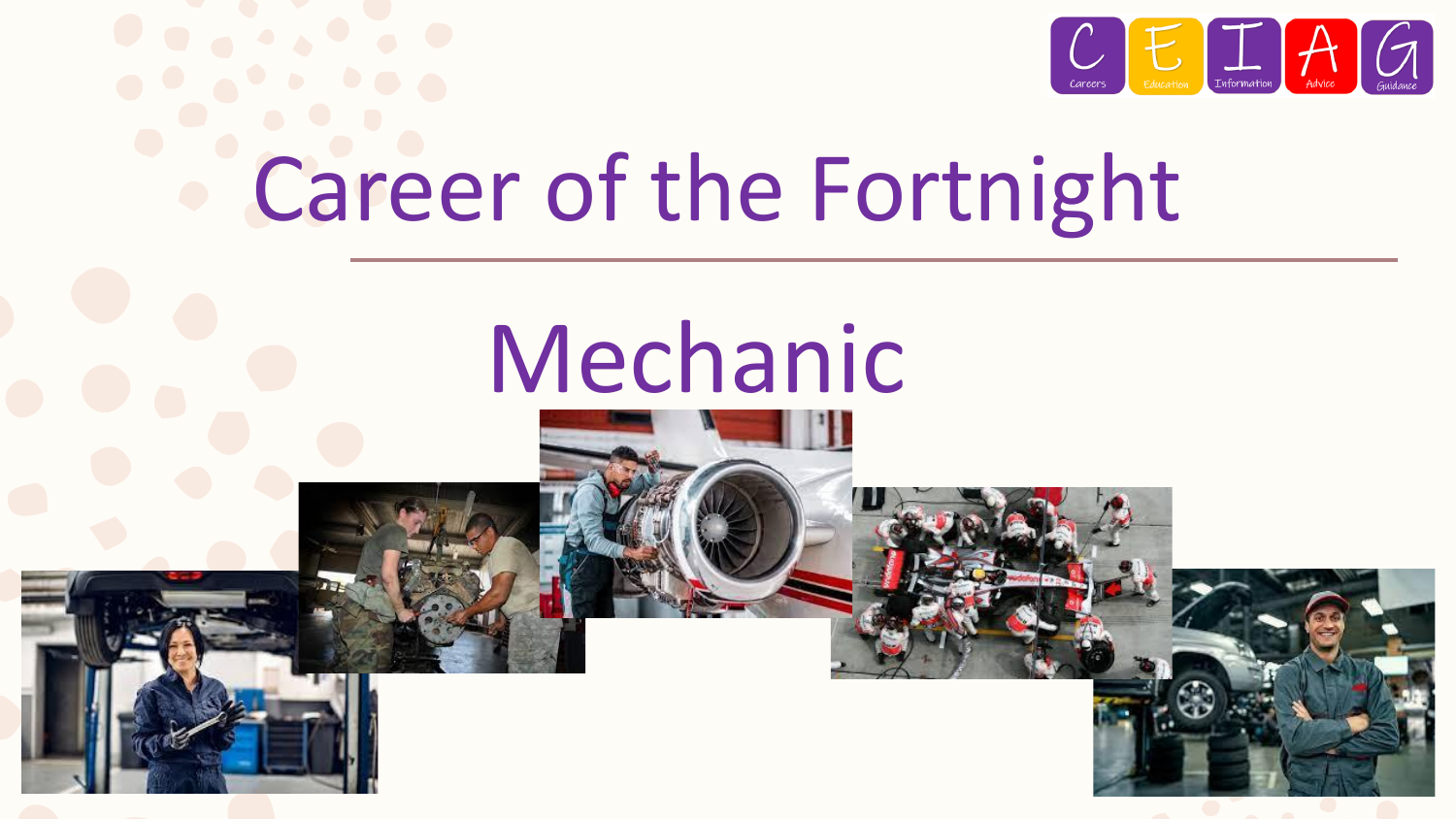### Mechanic

#### **Job description:**

Repairs, maintains, inspects, and installs machinery and parts. Completes diagnostic tests using manual tools and technological devices. Works with customers and co-workers to establish a timeframe for the completion of each project.

#### **Types of mechanics**

- Vehicle mechanic (also called a car mechanic, motor vehicle technician or service technician)
- Construction plant mechanic So what appeals to you most? Vehicles and engines, from cars to aircraft and Formula 1 extravaganzas? Or working with a wide variety of equipment, from generators to demolition equipment? Your choice will guide you to which kind of mechanic you'd most want to be

#### **Skills:**

You'll need:

- the ability to use, repair and maintain machines and tools
- to be thorough and pay attention to detail
- problem-solving skills
- the ability to work well with your hands
- customer service skills
- the ability to work well with others
- knowledge of engineering science and technology
- the ability to use your initiative
- to be able to use a computer and the main software packages competently

#### **Roles and Responsibilities**

As a motor mechanic, you'll:

- talk to customers about their vehicle's problems
- find and diagnose faults using hand tools or a computer
- advise customers on what repairs are needed
- estimate time and costs for jobs
- repair and replace faulty parts
- road test vehicles to check repairs
- carry out scheduled servicing and maintenance
- fit accessories like stereos and alarms
- check stock levels and parts
- update vehicle service records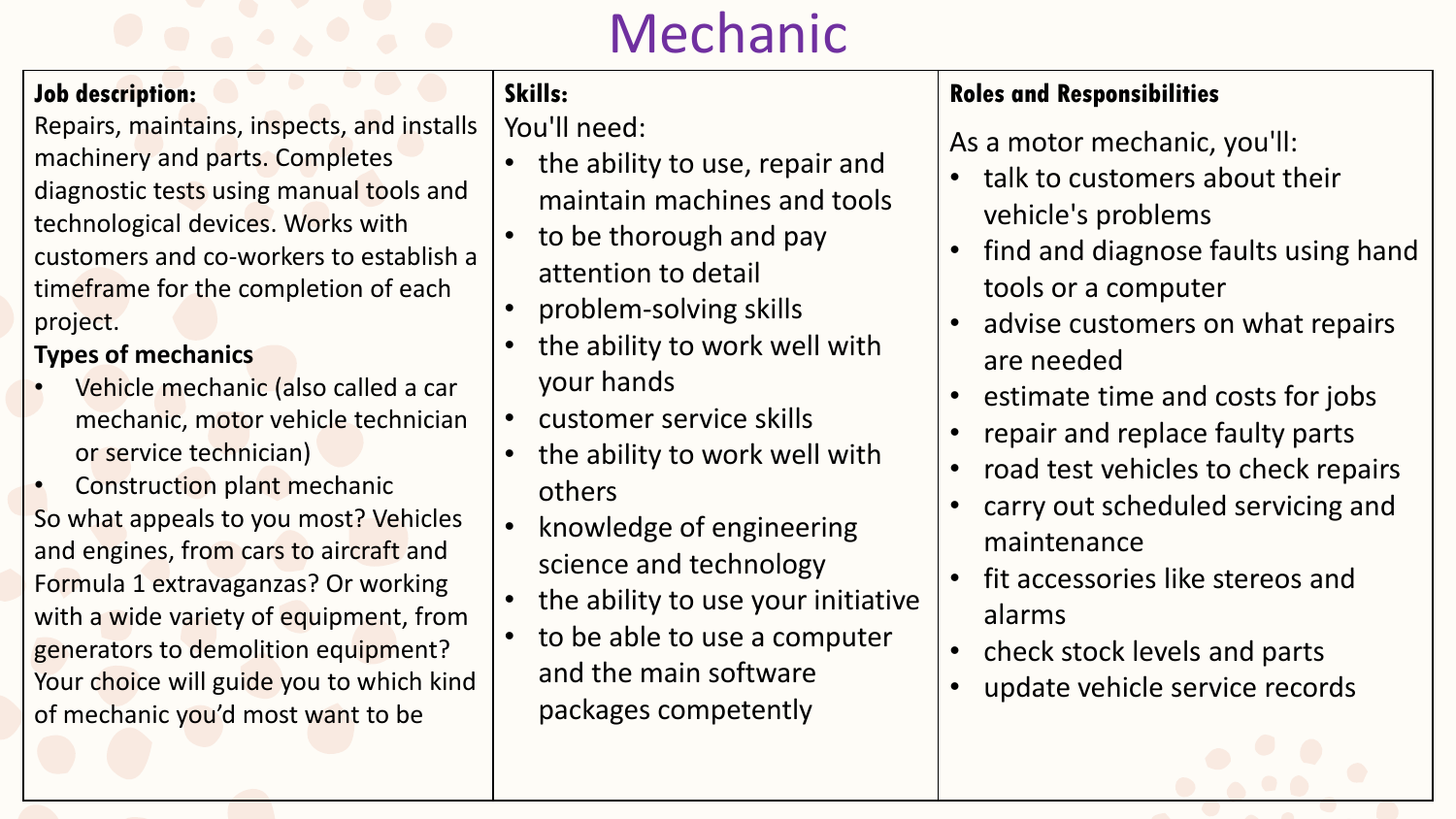#### **Employers of mechanic: These include the:**

- Aerospace industry.
- Automotive industry.
- Chemicals industry.
- Construction industry.
- Defence industry.
- Fast-moving consumer goods industry.
- Marine industry.
- Materials and metals industry.

#### **Working conditions**

You will be working in garage which be noisy, dirty and physically active

You will need to wear protective clothing and safety equipment.

|        | <b>Qualifications:</b>                                                             | <b>Working Hours:</b>             |
|--------|------------------------------------------------------------------------------------|-----------------------------------|
|        | <b>College</b>                                                                     |                                   |
|        | You could take a college course before applying for work as                        | $35 - 48$ Hours a week            |
|        | a trainee with a garage.                                                           |                                   |
|        | Relevant courses include:                                                          | Including evenings and weekends.  |
|        | Level 2 Diploma in Light Vehicle Maintenance and<br>$\bullet$                      |                                   |
|        | <b>Repair Competence</b>                                                           | Working times need to be flexible |
|        | Level 3 Diploma in Vehicle Technology<br>$\bullet$                                 |                                   |
|        | T Level in Maintenance, Installation and Repair for<br>$\bullet$                   |                                   |
|        | <b>Engineering and Manufacturing</b>                                               |                                   |
|        | <b>Entry requirements</b>                                                          |                                   |
|        | You'll usually need:<br>$\bullet$                                                  |                                   |
|        | 2 or more GCSEs at grades 9 to 3 (A* to D), or<br>equivalent, for a level 2 course | <b>Annual Income:</b>             |
|        | 4 or 5 GCSEs at grades 9 to 4 (A* to C), or equivalent,<br>$\bullet$               |                                   |
|        | for a level 3 course                                                               |                                   |
|        | 4 or 5 GCSEs at grades 9 to 4 (A* to C), or equivalent,<br>$\bullet$               | <b>Starter:</b>                   |
|        | including English and maths for a T level                                          |                                   |
|        | Apprenticeship                                                                     | £18,000                           |
|        | You can complete an intermediate or advanced                                       |                                   |
|        | apprenticeship as a motor vehicle service and maintenance                          |                                   |
|        | technician.                                                                        | <b>Experienced:</b>               |
|        | This will usually take 2 to 3 years. You'll do on-the-job                          | £35,000                           |
| h will | training and spend time at a college or training provider.                         |                                   |
|        | You could also train as a vehicle mechanic in the British                          |                                   |
| e.     | Army.                                                                              |                                   |
|        | <b>Entry requirements</b>                                                          |                                   |
|        | You'll usually need:                                                               |                                   |
|        | some GCSEs, usually including English and maths, or<br>$\bullet$                   |                                   |
|        | equivalent, for an intermediate apprenticeship                                     |                                   |
|        | 5 GCSEs at grades 9 to 4 (A* to C), or equivalent,                                 |                                   |
|        | including English and maths, for an advanced                                       |                                   |
|        | apprenticeship                                                                     |                                   |
|        |                                                                                    |                                   |
|        |                                                                                    |                                   |